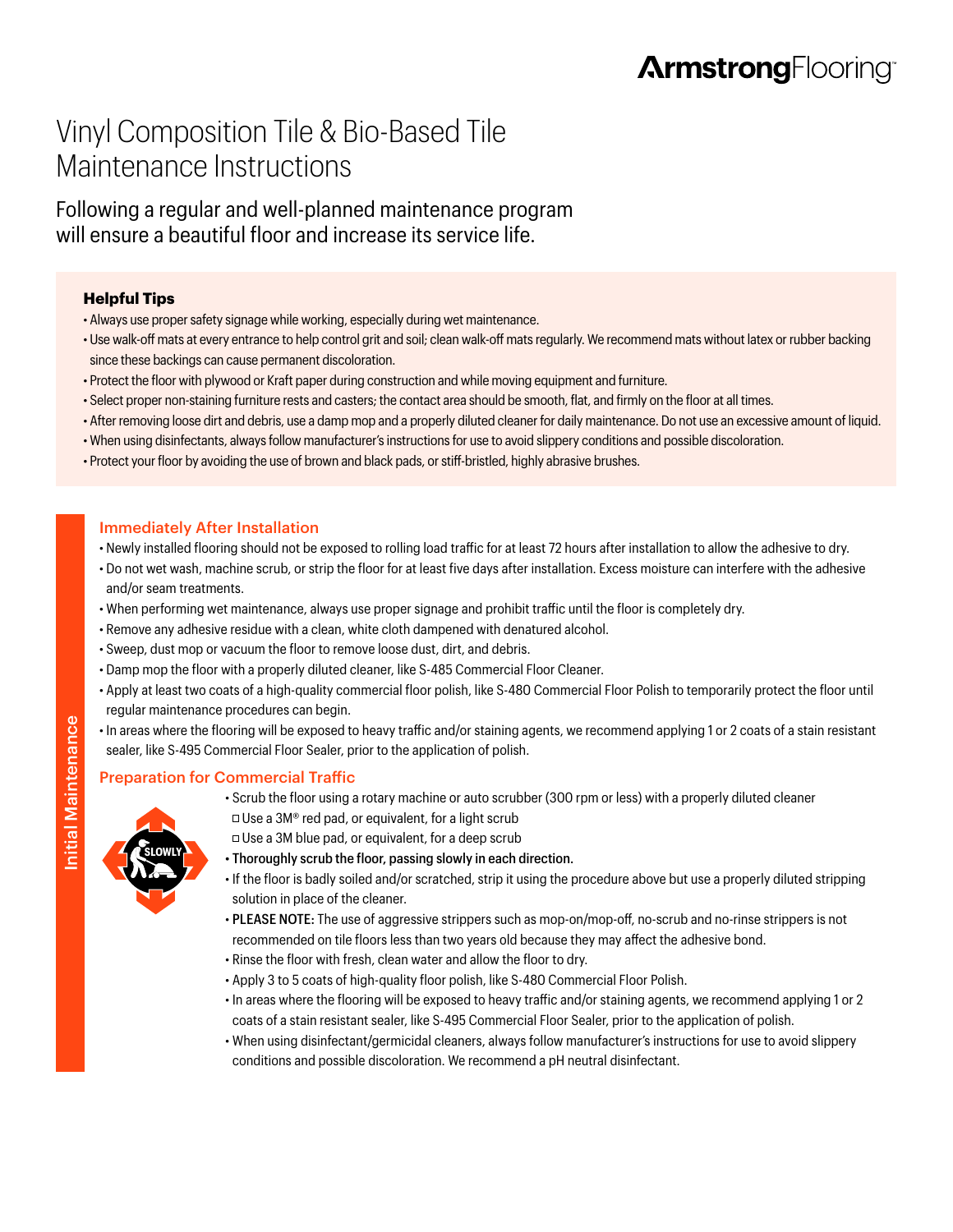### Sweep & Damp Mop in Areas with Light Soiling

- Sweep, dust mop or vacuum the floor to remove loose dust, dirt, and debris.
- Damp mop the floor with a properly diluted cleaner, like S-485 Commercial Floor Cleaner, on a regular or daily basis.

### Machine Scrub for Heavy Soiling and Corrective Cleaning

• When necessary, after sweeping, dust mopping or vacuuming, scrub the floor using a rotary machine or auto scrubber (300 rpm or less) with a properly diluted cleaner



- $\Box$  Use a 3M® red pad, or equivalent, for a light scrub □ Use a 3M blue pad, or equivalent, for a deep scrub
- Thoroughly scrub the floor, passing slowly in each direction
- Rinse the floor with fresh, clean water and allow the floor to dry.
- If needed, additional coats of floor polish may be applied. If there is sufficient base of polish remaining (3 to 5 coats), buff, spray buff or burnish to restore gloss.

#### Restorative Maintenance – Stripping Existing Floor Polish

- Mix stripping solution to the appropriate dilution, depending on floor finish buildup.
- Cordon off areas to be stripped and apply liberal amounts of solution uniformly on floor with mop.
- Let stripping solution soak for the appropriate amount of time recommended by the stripper manufacturer.
- Keep areas to be stripped wet. Rewet if necessary.
- Machine scrub the floor (300 rpm or less) with a 3M blue pad or equivalent to break up the polish film. Do not allow stripping solution to dry on the floor.
- Remove dirty stripping solution with a wet vacuum or mop.
- Rinse the floor with fresh, clean water and allow the floor to dry.
- Apply 3 to 5 coats of high-quality floor polish, like S-480 Commercial Floor Polish.
- In areas where the flooring will be exposed to heavy traffic and/or staining agents, we recommend applying 1 or 2 coats of a stain resistant sealer, like S-495 Commercial Floor Sealer, prior to the application of polish.
- When using disinfectant/germicidal cleaners, always follow manufacturer's instructions for use to avoid slippery conditions and possible discoloration. We recommend a pH neutral disinfectant.

FEATURE TILE™: Like solid-colored floors of any composition, shows scratches and soiling more readily than patterned materials. They have been designed for use as decorative bands, borders and spot accent colors in combination with VCT products. Feature Tile is not suitable for us as an overall floor color and is not recommended for this use. When first installed, the plain-colored surface may reveal a light dusty or powdery film and some directional surface markings. These are common to the production of this type of product, but the markings will be eliminated with regular cleaning and polishing, and they will not affect the performance of the floor.

STONETEX®: Although Stonetex presents a monolithic or solid-colored image, the speckled pattern enables it to look better longer than Feature Tile or other non-patterned vinyl composition tile. Stonetex may require more frequent maintenance than a typical vinyl composition tile with a more prominent pattern.